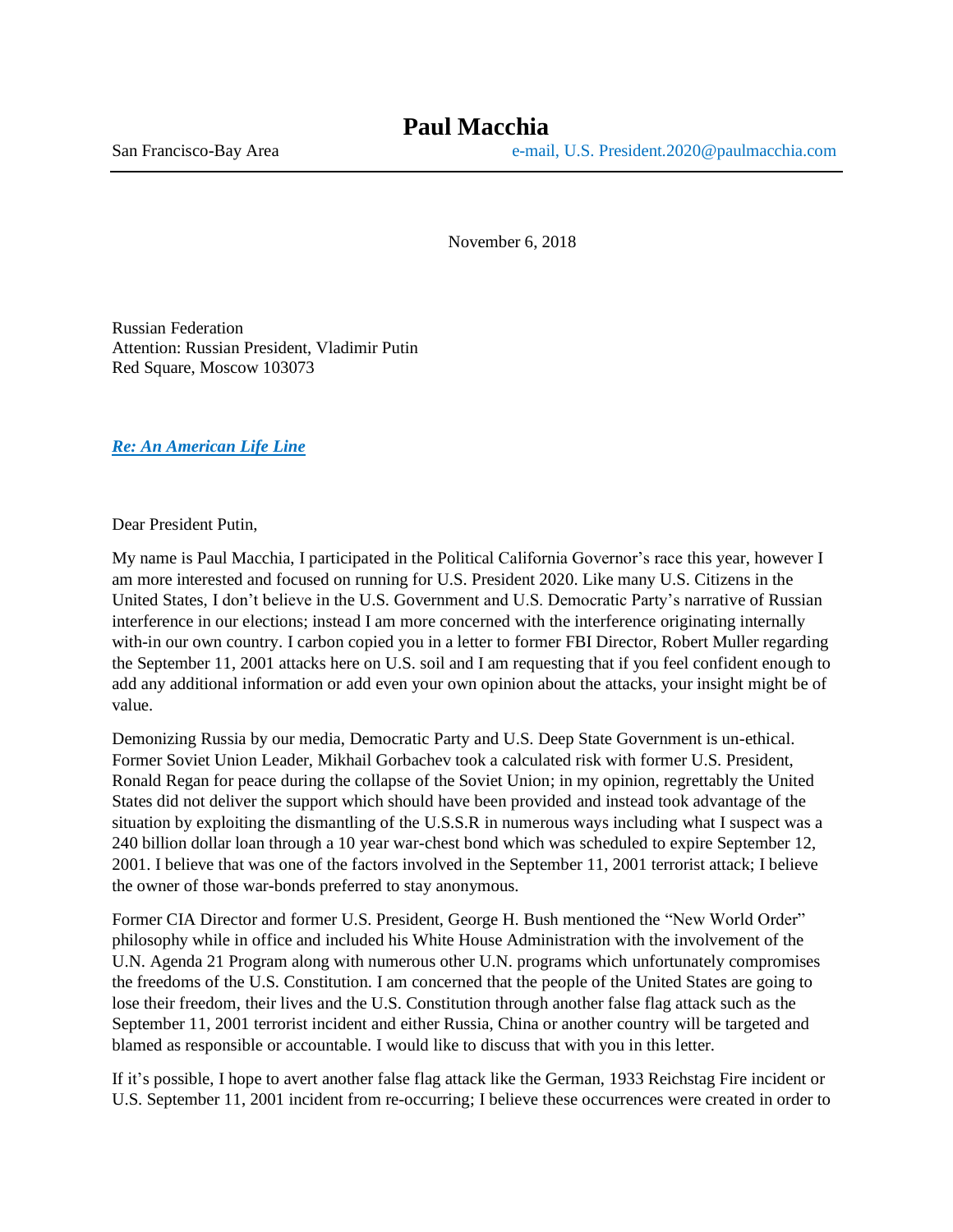justify and facilitate a specific course of action. As U.S. President if elected I plan to implement a completely different strategy than the current U.S. policy of both foreign and domestic affairs.

I commend you on your discipline and composure regarding not being lured into a military confrontation with the United States or NATO. I believe that was the intent and has been the intent by the U.S. Military and the U.S. Deep State Government which I'm sure you are already aware of. Had a military conflict occurred during Obama's presidency, Martial Law would have suspended our U.S. Constitution and Obama would have most probably manipulated another presidential term. I want to ask you some questions and hopefully get a response from you to help me and other U.S. citizens like me regarding putting information that is not easily available to the public in perspective.

From my recollection, prior to the U.S. elections, Russia was conducting massive civil defense drills involving 40 million people nationwide during a time of escalated tensions with the United States over Syria and the possible escalation of a nuclear confrontation. President Putin,

- 1.) Did U.S. Presidential Candidate, Donald Trump and his National Security Advisor, Michael Flynn along with staff members attempt to reach out to you in order to diffuse the escalation from a possible confrontation turning into an actual nuclear conflict?
- 2.) Is it possible to please provide the details of the Obama Administration and Hillary Clinton's illegal Uranium 1 Deal which involved Russia?
- 3.) Can you please elaborate on the "Fracking" or earthquake device/machine which Russia sold to the United States during the George W. Bush, White House Administration and can you please discuss as to what manner was the device/machine's intentional purpose and optimal performance?

I apologize in advance of my nativity, I understand that history is sometimes written by the victor of wars and some of my inquiries may not be historically accurate by historian standards. Regardless, I am going to give you my impression of historical events and the rational supporting it; I hope by obtaining as much information as possible from you, it will assist in the presidential decisions made in the White House whether I serve or not.

I believe the majority of most United States American Citizens do not want war with Russia or any other country, however the truth is we as a country do not know war on U.S. soil, not from a foreign source. The only large scale wars Americans truly are aware of on U.S. soil is the Independence War of 1776 and the Civil War of 1861, every other war that I can recollect was abroad. I do not think that Americans believe a war of major catastrophic consequences can happen here and if it does, the transition to recovery will probably have a major loss of American lives and freedoms.

### **World War 3**

Infact, I don't think we as a people are prepared for a war, I do believe that our government is though and I am certain that the recovery plan does not have the best interest in mind for the American people or our U.S. Constitution. It is highly likely that our government is hoping and pushing for war in order to implement a multi-objective domestic and foreign goal consisting of:

- 1.) Structuring the United States under new guidelines through Martial Law using FEMA, Department of Homeland Security and Executive Orders to abolish the U.S. Constitution, eradicate Labor Unions and exterminate a large portion of Americans, specifically gun owners, Republicans and those of public opinion who are willing to contest against government over-reach.
- 2.) Officially announce the convergence of NAFTA (North American Free Trade Agreement) into a one continent country identified as the North American Union.
- 3.) Remove paper and metal currencies into credit RFID technology.
- 4.) Implement the U.N. Agenda 21 Program, U.N. Wildland Conservation Program and U.N. Gun Treaty.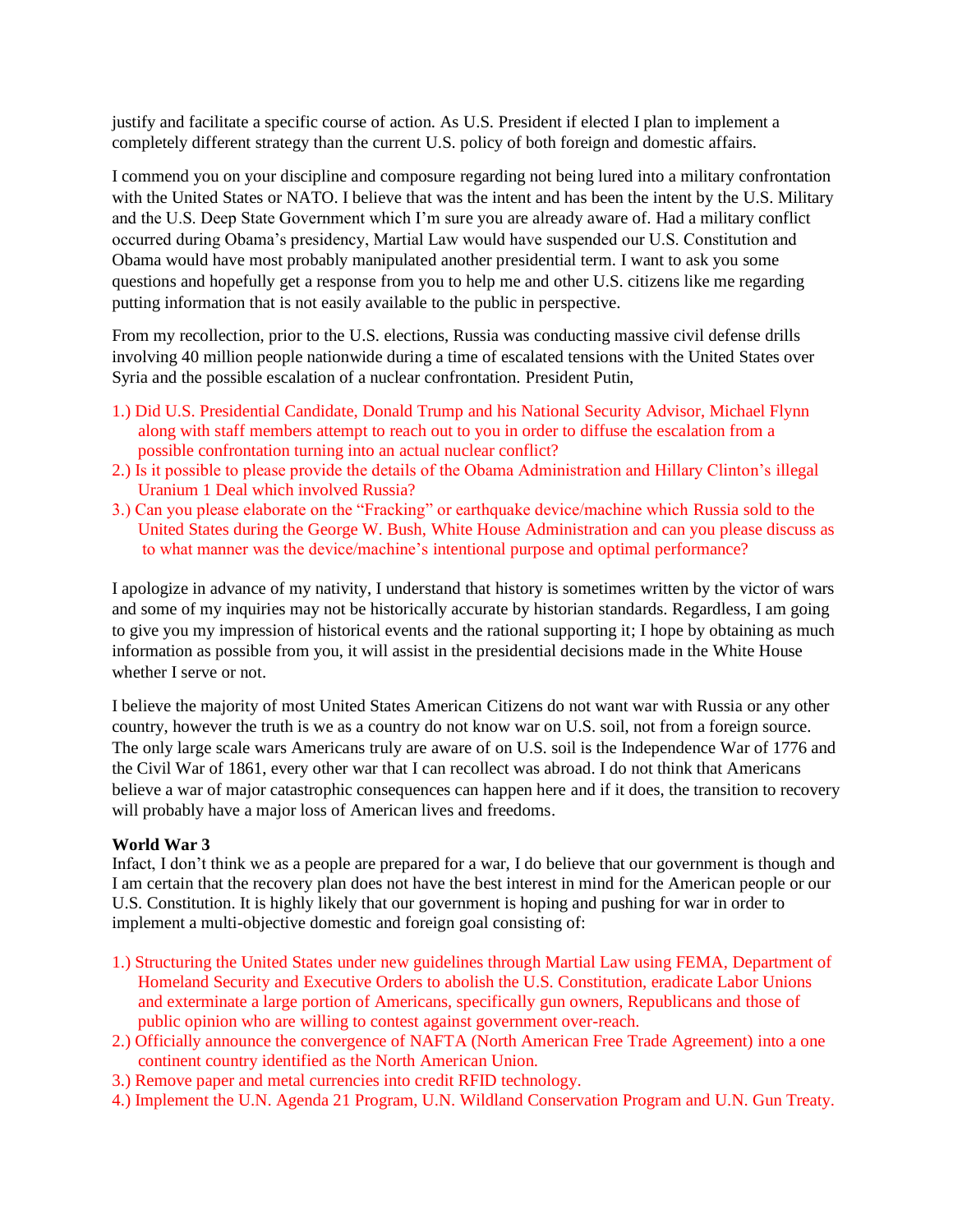- 5.) Attack and destabilize foreign governments.
- 6.) Avoid returning domestic and foreign gold to respective governments or citizens.
- 7.) Justifying the nullification of debt to China or any other country.
- 8.) Confiscate new land while promoting human depopulation and citizen disarmament.

September 11, 2001 Terrorist Attacks here in the United States, I believe was accomplished internally by our own government and numerous entities which benefited by profit, power and control through fear of terror. As the European Union attempts to solidify its bonds with other neighboring countries, I highly suspect the concept of "Open Borders" is to:

- 1.) Dilute the ethnic population of each country while dissolving cultural heritage by removing a sense of ethnic community and comradery.
- 2.) Condition the population into allowing government over-reach during times of distress and chaos.
- 3.) Use ethnic and cultural blending as justification for humanitarian assistance and aid while still allowing government to exercise national security tactics due to possible terrorist threats.
- 4.) Unify a new banking system or currency system.
- 5.) Eradicate Labor Unions.
- 6.) Permanently remove Alt Right Groups from positions of influence and power.
- 7.) Depopulate citizens, remove independence and restructure national borders.

The irony is the U.S. Government's foreign policy is responsible for this destabilization as it seems to be the same policy or a similar one that we are facing here in the United States. The Federal Reserve is paying our Democratic Party "Sanctuary Funding" to prioritize and provide preferential treatment of foreigners over our own citizens which unfortunately will require harsh consequences if I am elected President. I believe the Federal Reserve is using "Sanctuary Funding" to pay the Democratic Party, greedy union leaders and the wealthy elite to promote poverty to replace the current American population as a form of Eugenics. Between Artificial Intelligence (AI) and advance industrial technologies, I don't foresee enough available jobs and employment opportunities in the future. This observation creates the following questions:

- 1.) Are you aware of the term "Deep State Government"?
- 2.) Is it possible that our banking system controls the White House Presidency, the Pentagon, Congress and the Senate?
- 3.) If so, is it possible that the Queen of Great Britain controls the Federal Reserve and the IMF?
- 4.) Could Great Britain be controlling Israel, Saudi Arabia and the United States by manipulating them as the aggressors while the Queen portrays playing a supportive role with other countries with-in the European Union or NATO in order to avoid direct confrontation, accountability and accusations of aggression?
- 5.) How much oil do you think Saudi Arabia has left and do you think that it is near depletion?
- 6.) Is there a possibility that Saudi Arabia is trying to confiscate Iran's oil?

It seems that the United States, United Nations, Great Britain are following a strategy called the U.N. Agenda 21 Program, U.N. Wildland Conservation Program and the U.N. Gun Treaty which in summary depopulates humanity, justifies land confiscation and citizen disarmament. My interpretation of this philosophy reflects life is expendable and replaceable, however land is not and therefore removing freedoms and people who expect and demand equality and respect are more problematic than those who are more docile and willing to comply for less freedom only to reside in the comforts of a modern aged world of technological advancements.

1.) President Putin, does that sound accurate so far or do you have something to add or change?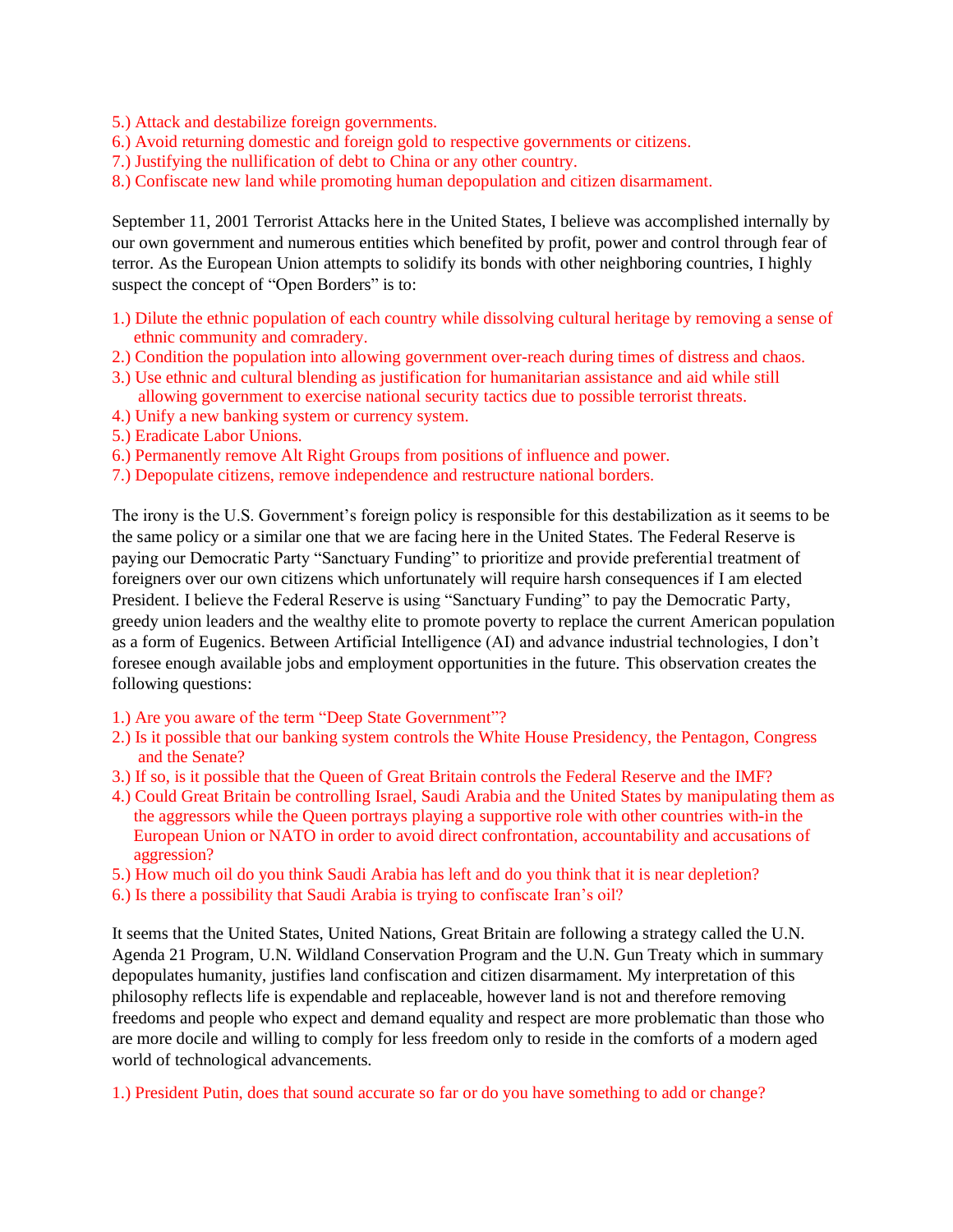### **Evolution**

In the eyes of a "New World Order" the Russian Federation is the only real threat which delays global domination for those who want to conquer the world through a global government. I believe it is the Far Left, Democratic Parties which are willing to sacrifice everything and anything in order to stay in power where as Far Right organizations are more loyal to nationalism, patriotism and retaining cultural values.

Because the Federal Reserve has no gold backing, I suspect that funding and grants are being paid to Far Left Democratic Parties in European Nations to promote the "Open Borders" concept, the more ethnically diluted the population of cultural roots and heritage, the easier to control since most foreigners vote Democratic. With Artificial Intelligence, advance industrial technology and desperate foreigners in search of sanctuary, those in power can pretend to live like gods while manipulating environmental factors, employment and the population. I believe Henry Kissinger once stated: "Those who control food, control the population; those who control oil, control governments.

- 1.) The U.N. Agenda 21 Program of human depopulation consists of war, biohazardous or lethal vaccines, sterilization, food contaminants through genetically modified pesticides, tainted water sources and incarceration.
- 2.) The U.N. Wildland Conservation Program regarding land confiscation is being accomplished through economic war-fare by promoting poverty, increasing the cost of living while saturating the country with competition of labor sources. I also believe that weapons from the Military Industrial Complex such as High-Frequency Active Auroral Research Program (HARRP), cloud seeding and possible satellite technology may also be a major factor involved with creating chaotic weather conditions and earthquakes which destabilize and destroy residential infrastructures forcing people to relocate, spend money and re-begin their lives.
- 1.) President Putin, would you comment or confirm that the current argument of "Global Climate Change" is largely due to the wants and needs for control of resources by the ruling elite, government agencies or political establishments and that weather anomalies are not made by the actual emissions claimed, but possibly by man-made ingenuity of weapons of mass destruction with the intent to destabilize such as the High-Frequency Active Auroral Research Program (HARRP).

# **World War 2**

Connecticut Senator, Prescott Bush during World War 2 was caught aiding and abetting Hitler in which Senator Bush was convicted of "Trading with the Enemy Act" regarding participation of financial support of the Nazi Party during the war. Prescott Bush is also the father of George H. Bush, former CIA Director and former U.S. President. Is it possible that World War 2 was strategized to:

- 1.) Create Israel as a military installation in the Middle East while protecting the investment of Saudi Arabian oil and justifying sanctuary and survival for Jews in the holocaust.
- 2.) Steal and confiscate all finances, gold and valuables from the Jews in Germany while looting all other countries defeated through invasion.
- 3.) Acquiring new land, real estate and large national gold depositories through invasion and confiscation.
- 4.) Create free labor in Nazi Labor Concentration Camps such as Auschwitz.
- 5.) Profit through making and selling military weapons, oil, food, war bonds and other necessities.
- 6.) Emotionally and psychologically destabilize Europe through fear of terror.
- 7.) Provide military support and security to weaker countries, while offering to provide protection for their gold, jewels and other valuables to be relocated safely with-in the United States.
- 8.) To weaken the Soviet Union.
- 1.) Is it possible that either Great Britain, the Federal Reserve and IMF or the United States strategized and financially supported World War 2 using Germany as a focal player in order to profit by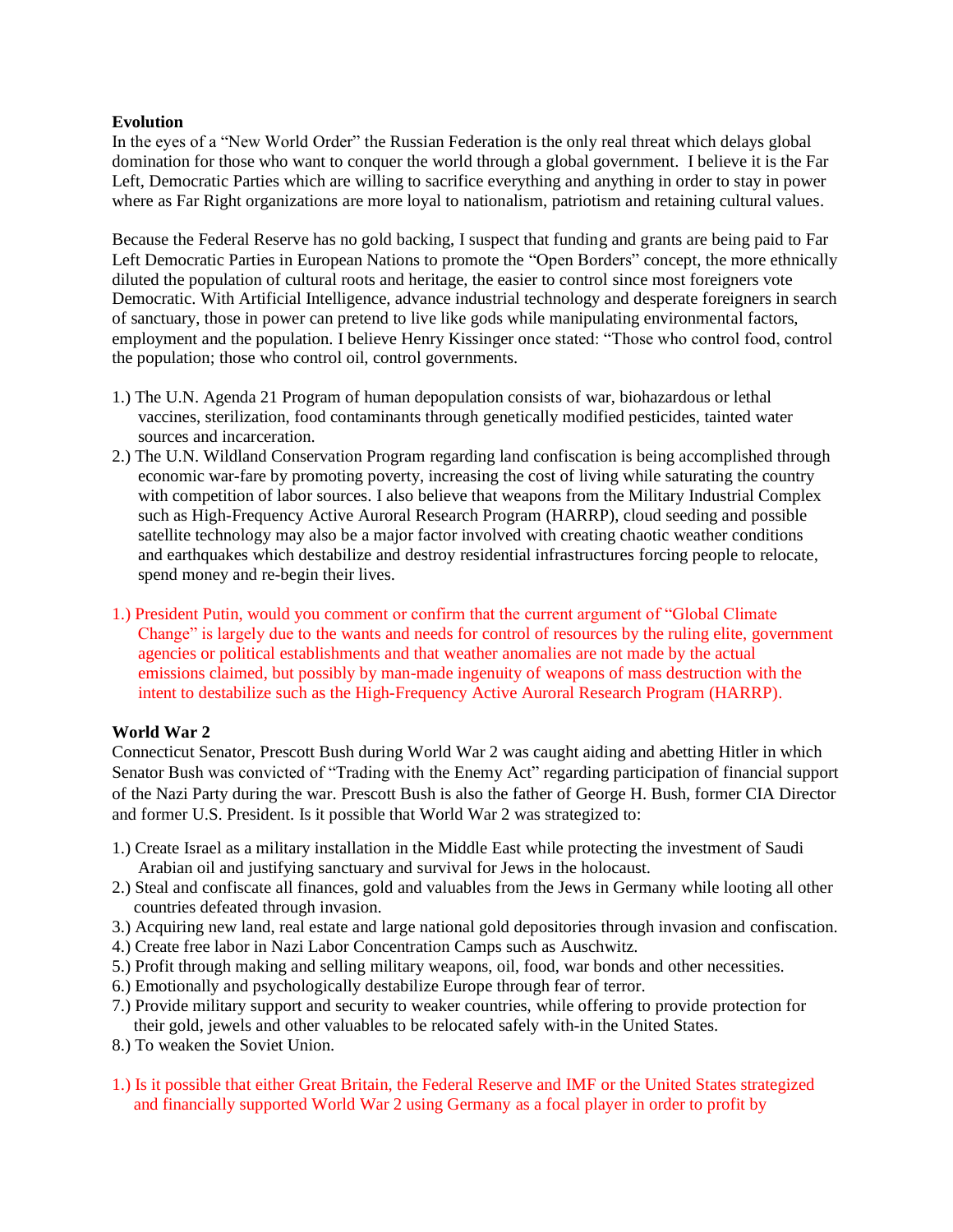controlling both sides of the conflict while denouncing Hitler and yet participating in the war, using the confiscated American gold of Executive Order 1602 as collateral while promoting the sales of U.S. War Bonds and military aid?

- 2.) What happened to the confiscated gold of Japan, Germany and countries which were defeated and invaded?
- 3.) Is it possible that creating chaotic environments and destroying underlining infrastructures made it easier for governments promoting the wars to execute internal and external rivals while re establishing control on new or existing acquisitions of property, legal entitlement as well as political, governmental and civilian personnel/populations?
- 4.) Is it possible that the Democratic Party and the last several former White House Administrations involving the Bushes, Clintons and Obamas along with the Deep State Government such as the FBI, etc. are planning to replicate another Holocaust in removing Caucasians or certain cultural groups regarding freedom while depopulating society and restructuring it in a manner that suits the world elite or a North American Union?
- 5.) Could the last several Unites States White House Administrations be using and assisting China's test prototype of promoting a "Social Credit Compliance System", which consists of:
	- 1.) Using mass public population surveillance systems.
	- 2.) Monitoring and classifying all communications of citizens via internet, cell phone, email, social media, etc.
	- 3.) Identifying through surveillance all social media groups and who they interact with.
	- 4.) Using RFID technology to track the population.
	- 5.) Rating and grading all citizens based on interaction, purchasing trends, demeanor, political involvement and government compliance.
	- 6.) Ostracizing from society those considered as dissidents or undesirable either based on ethnicity, religious beliefs or government compliance.
	- 7.) Implementing depopulation through exterminating all civilians who fall below political and government structured guidelines deemed as acceptable.

Could China's current government or Hitler's Nazi Party be or have been involved in a military strategy with U.S. allies to test concepts related to population control and the Military Industrial Complex such as:

1.) Disarming the civilian population.

- 2.) Influencing population control through propaganda and fear.
- 3.) Creating an un-opposed internal governmental infrastructure to rule the citizen population.
- 4.) Destabilizing nations using force and terror.
- 5.) Confiscating natural resources, land, precious metals and valuables of opposing countries.
- 6.) Profit through slave labor in prisons.
- 7.) Test new military weapons, bio-chemical war fare and testing results of forced economic sanctions.
- 8.) Terrorize, torture and violate civil rights of civilians through accusations of treason.

The gold the United States Federal Reserve claimed to safely protect and hold for countries during World War 2 has never been seen since, even after rightful owners and governments requested its return or even proof through visual confirmation. The Federal Reserve claims the gold is not available for viewing and will not be available for return until the year 2020. I suspect that if an incident should occur, it will happen with-in the next 1-2 years. Hitler's rise to power accelerated after the German Reichstag Fire, as did the Bush Family after the September 11, 2001 incident. If history sometimes repeats itself, is it possible that President Trump could be framed by our own Deep State Government in an assignation plot similar to the circumstances of what instigated World War 1? And could either Russia, China or Iran be framed for the blame due to retaliation of tariffs and economic sanctions?

1.) Is it possible that the Federal Reserve has moved the gold off U.S. soil?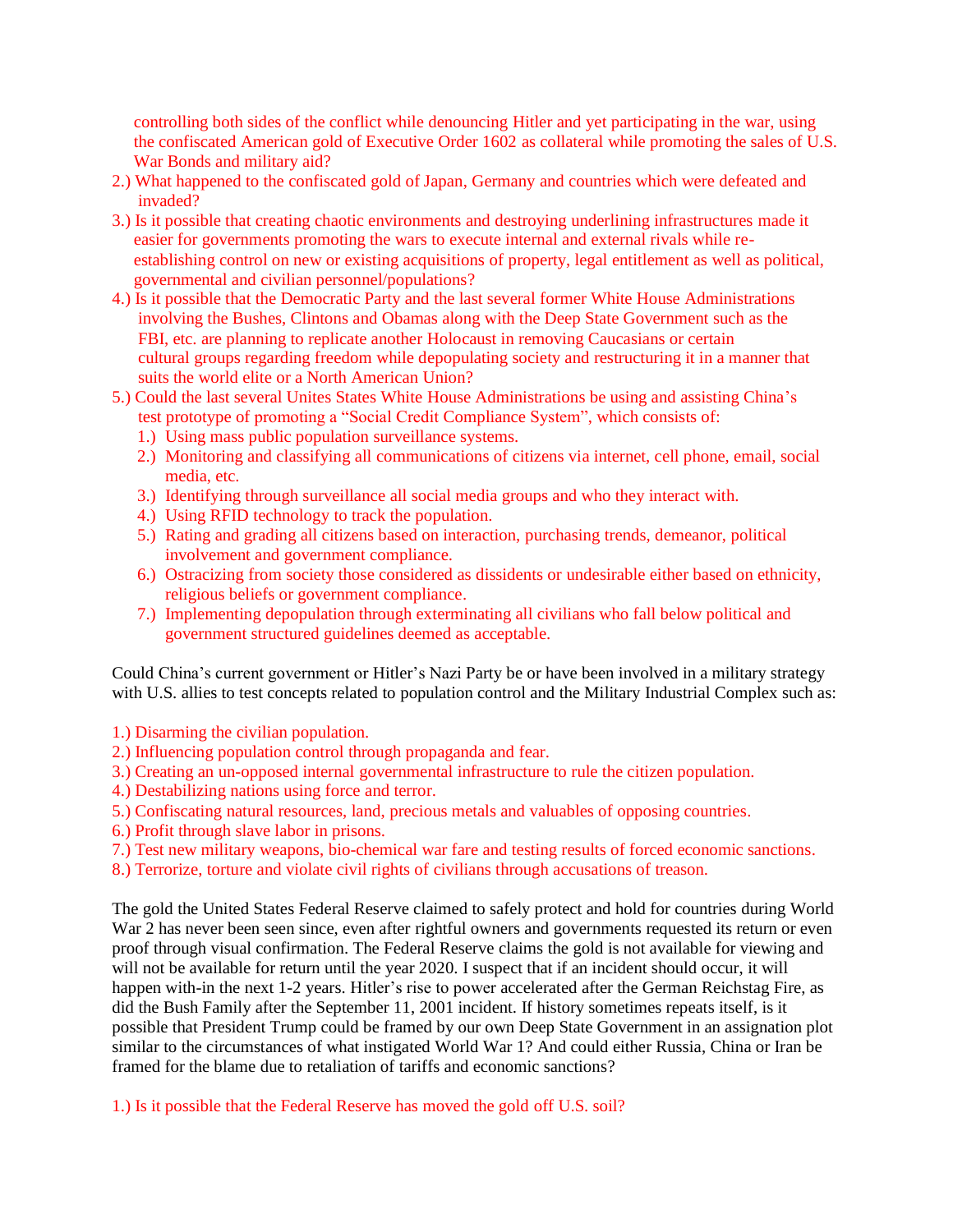- 2.) Is it possible that another U.S. false flag attack will deviate attention away from gold inquiries similar to the way that trillions of missing dollars disappeared from the Pentagon and was forgotten immediately after the September 11, 2001 attacks?
- 3.) If and when I am U.S. President, if I want to corner and freeze all financial assets from the Federal Reserve and appoint an immediate audit and investigation of Federal Reserve members, how do I accomplish identifying the members before what I expect to be a swift disappearance? and is there a way to trace large depositories of gold through satellite imaging?

Could China or some of the surrounding countries have made a deal with the last 4 White House Administrations of:

- A.) Purchasing mass quantity of merchandise for discounted prices for their own corporate investments of monopolizing the market such as Walmart?
- B.) Allowing migration into the United States through "Open Boarders" with access to citizen status.
- C.) Allowing foreign governments access to purchasing U.S. land, investing and starting businesses as well as participating into politics as long as they comply with Deep State Government directives.
- D.) Gradually depopulate the U.S. native population which promotes the U.S. Constitution and the 2<sup>nd</sup> Amendment of Freedom to own guns.
- E.) Eventually over throw Russia, Syria and Iran with the intent of confiscating land, gas, oil and other natural resources.
- F.) Use "Open Boarders" to smuggle into the United States, terrorists or foreign soldiers such as U.N. Soldiers masquerading as ANTIFA to assist the Democratic Party in another Civil War against Republicans in order to justify the U.S. Government to suspend the U.S. Constitution through Martial Law.

I believe either Great Britain's Queen or the Federal Reserve is the key to the continuous devastation of the Military Industrial Complex and the reoccurring conflicts and wars. I understand there is no intrinsic value or gold backing of the U.S. Dollar and therefore intimidation, war and economic sanctions are the only true variables which keep the dollar existent, however I do believe there is another way to address and permanently resolve the current crisis and I will keep you involved through my letters to President Trump.

### **The Ultimate Threat**

I believe the U.S. Constitution is one of the greatest ultimate threats against pure dictatorship. I refer to the connection between the Federal Reserve and the Queen of Great Britain because even through the conventional war of 1776 may have been won to those of our great fore fathers who declared independence, the war may not have ended there. Perhaps the war was only delayed and returned using economic warfare through the Federal Reserve in 1913.

I don't envision a U.S. 23 trillion dollar deficit being repayable. Like anyone who maxes out their credit cards and can't repay the debt, the credit is subject to cancellation. That is what I believe is occurring, the world realizes the U.S. Dollar is losing or has lost it's value and among a complex strategy for world domination through a (New World Order) Global Government, the first, two phase system is in place where Russia, China and multiple countries are being contained through military force, while other countries are being defeated through sanctions and economic warfare.

The people of the United States however are being manipulated internally by our own government using economic and psychological warfare, creating medical conditions and promoting pharmaceutical addiction, government over-reach through legislation, propaganda through social media and entertainment agencies, the White House (Deep State Government) collaborates with media industries, political establishments, wealthy elite and banking institutions. I believe their goal is to promote a complete slave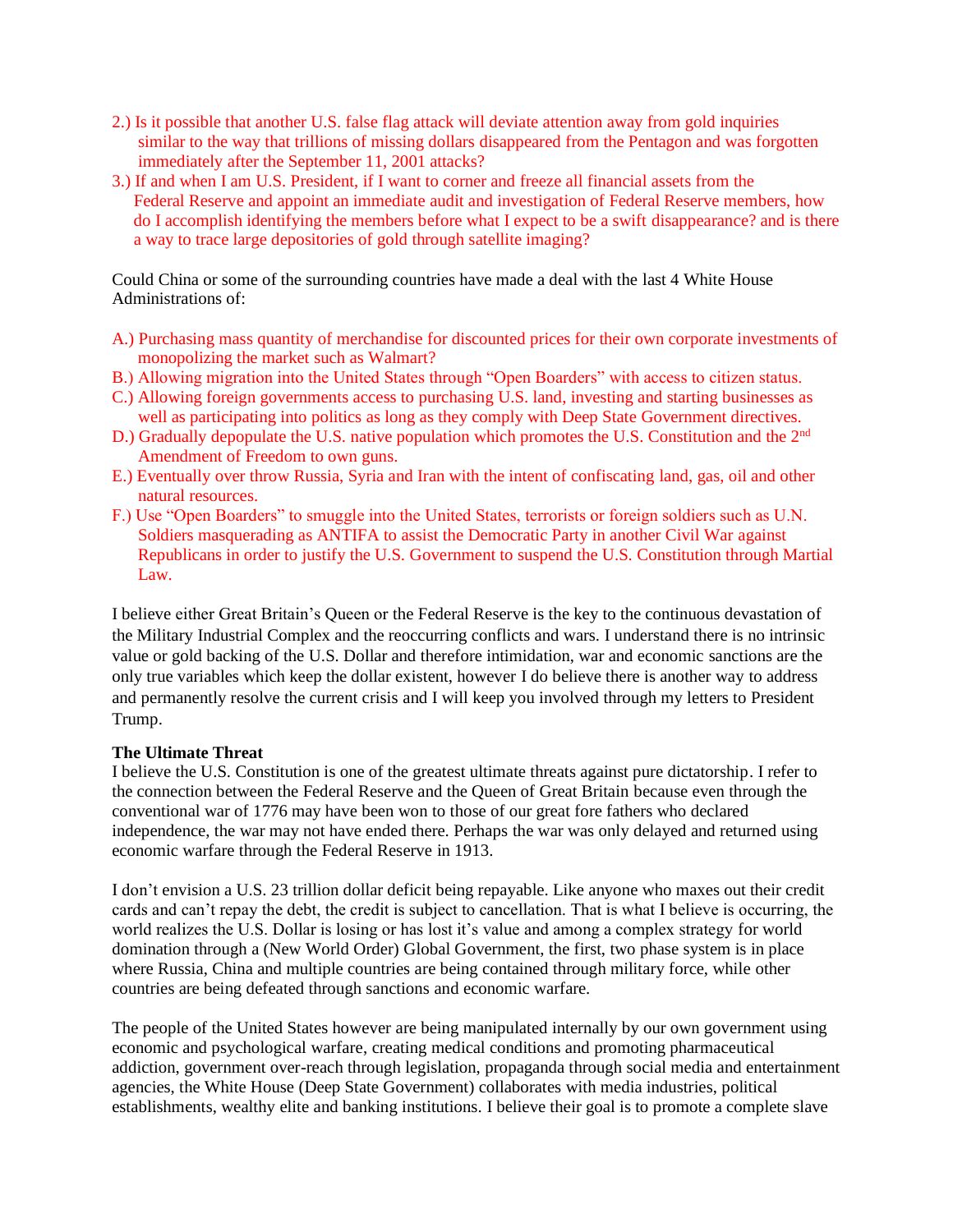state mentality by exterminating the U.S. Constitution and eliminating the entire population that has any rebellious spirit to challenge authority.

I believe President Trump prefers peace but is being forced by the Federal Reserve, the Deep State Government and members of the Political Establishment who's visions are not aligned with Americans who support the U.S. Constitution. I suspect that Presidential Candidate, Trump was correct in claiming that the election process is rigged and corrupt, however the tone during the election process changed when he began referring to angry American Gun Owners taking a stand, which in reference was possible retaliatory measures from a civilian approach against the U.S. Government should Democratic Presidential Candidate, Hillary Clinton succeed and win the election.

- 1.) Is it possible that the Far Left, Democratic Party is behaving so irate, because there is a chance that an economic crash or another false flag attack is scheduled leading President Trump and you in being framed as the cause or "Escape Goat" giving further justification that the Republican Party is incompetent?
- 2.) I understand that you are a communist and there is benefits to communism as there is benefits to socialism and capitalism depending on the services and products provided to the civilian population. Would you please confirm or oppose that the U.S. Government or Deep State Government is changing society, foreign and domestic from the standpoint of a dictatorship role similar to Russia's Stalin, China's Mao or Germany's Hitler before the civilian disarmament or genocide occurred?
- 3.) At any point and time have you heard of the term "Bail-in" which is defined by a banking institute to legally confiscating client bank accounts?
- 4.) If Great Britain's Queen and the Royal family is creating "Open Border" conflicts, due to U.S. destabilizing Europe and the Middle East as a tactic, is there a chance that it is promoted in order to influence control in the voting process using the Far Left Democratic Party to manipulate elections using votes from foreigners to block nationals from voting for independence from Great Britain and to separate away from the European Union, I'm referring to "Brexit". In other words is Open Boarders being used by Great Britain to stop countries from leaving the Queen's reign of power and ownership?

Thank you for your time; I understand you are an important and busy man. Any response you can provide would be honored and appreciated. Please give my regards to Edward Snowden, he is honored and viewed by the American people as a true U.S. Patriot. Would Julian Assange ever be eligible for sanctuary in Russia? Below are similarities between the Nazi Party and the U.S. Deep State Government, please feel free to add or change anything; A televised response from Russia reaching out to the American People after the November elections could expose the truth about Russia being targeted by a Deep State Government's attempt with instigating a World War 3 conflict. I look forward to hearing from you if its possible and I hope I have your permission to post your response/letter to my website for public viewing at paulmacchia.com or usconstitutionmovement.com.

Sincerely, U.S. Presidential Candidate 2020, Paul Macchia

C<sub>c</sub>:

U.S. President, Donald Trump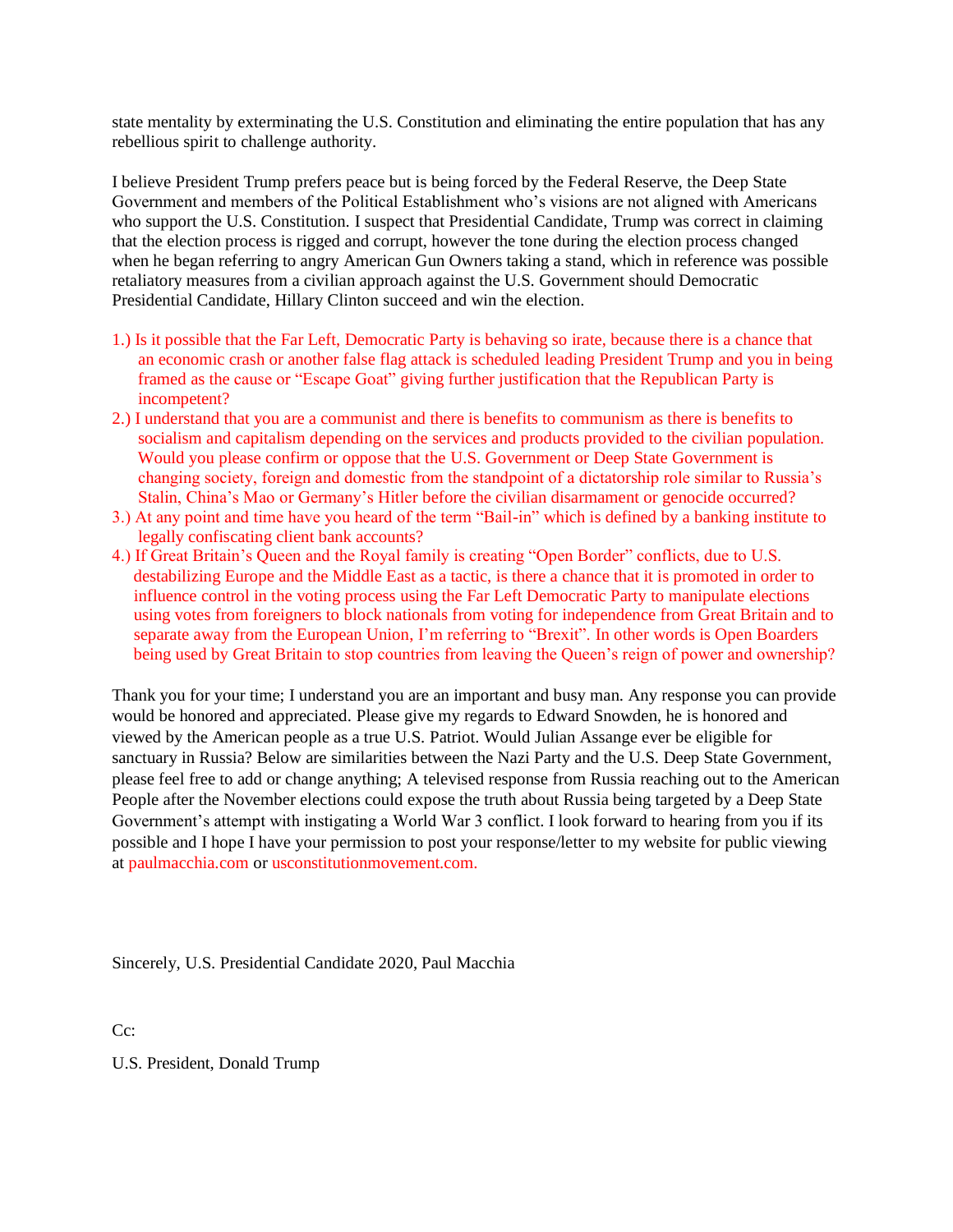#### **(Similar policies of the Nazi era and current United States Deep State Government)**

Article 48 (Emergency Dictatorial Powers) Executive Orders 10999, 11000, 10001,

Emergency Powers Act Martial Law

Anti-Jewish Laws, Anti-Communist Laws ANTIFA

## **Nazi U.S. Government**

SS and Gestapo (Agencies without restrictions) NSA, CIA, FBI, DHS, FEMA, DEA, IRS, ATF, CDC,

Enabling Act (Limitless Powers) Patriot Act and FISA (Limitless Powers)

Great Depression Federal Reserve 23 trillion Dollar Deficit (Stock Exchange Collapse) (Economic Collapse-In Progress)

Un-employment and homeless Un-employment and homeless

6 million un-employed U.S. False Unemployment Poll Rates

1993 Reichstag Building Fire September 11, 2001 Terrorist Attacks

(No Free Speech) Social Media-banning free speech

Political Parties Banned Rallies require permission and permits, no unregistered gun shows

The Enabling Act Executive Order 10990, 10995, 10997, 10098, (More Dictatorship Powers) 10099, 11000, 11001, 11002, 11003, 11004, 11005, 11051, 11049, 11921,

> U.N. Agenda 21, U.N. Wildland Conservation, U.N. Gun Treaty Act

Defense Production Act National Security Act International Emergency Economic Powers Act

Eugenics (Planned Parenthood) Margret Sanger U.N. Agenda 21

Dismantled the Trade Unions In-Process

German Labor Front (Wage Control) Executive Order 11921

Peoples Court, Hitler Supported Judges Supreme Court Judge Nominees

Jews Accused of War Profiteering after WW1 NAFTA

Eugenics Courts "Forced Sterilization" Inmates in Psych Wards and Prisons